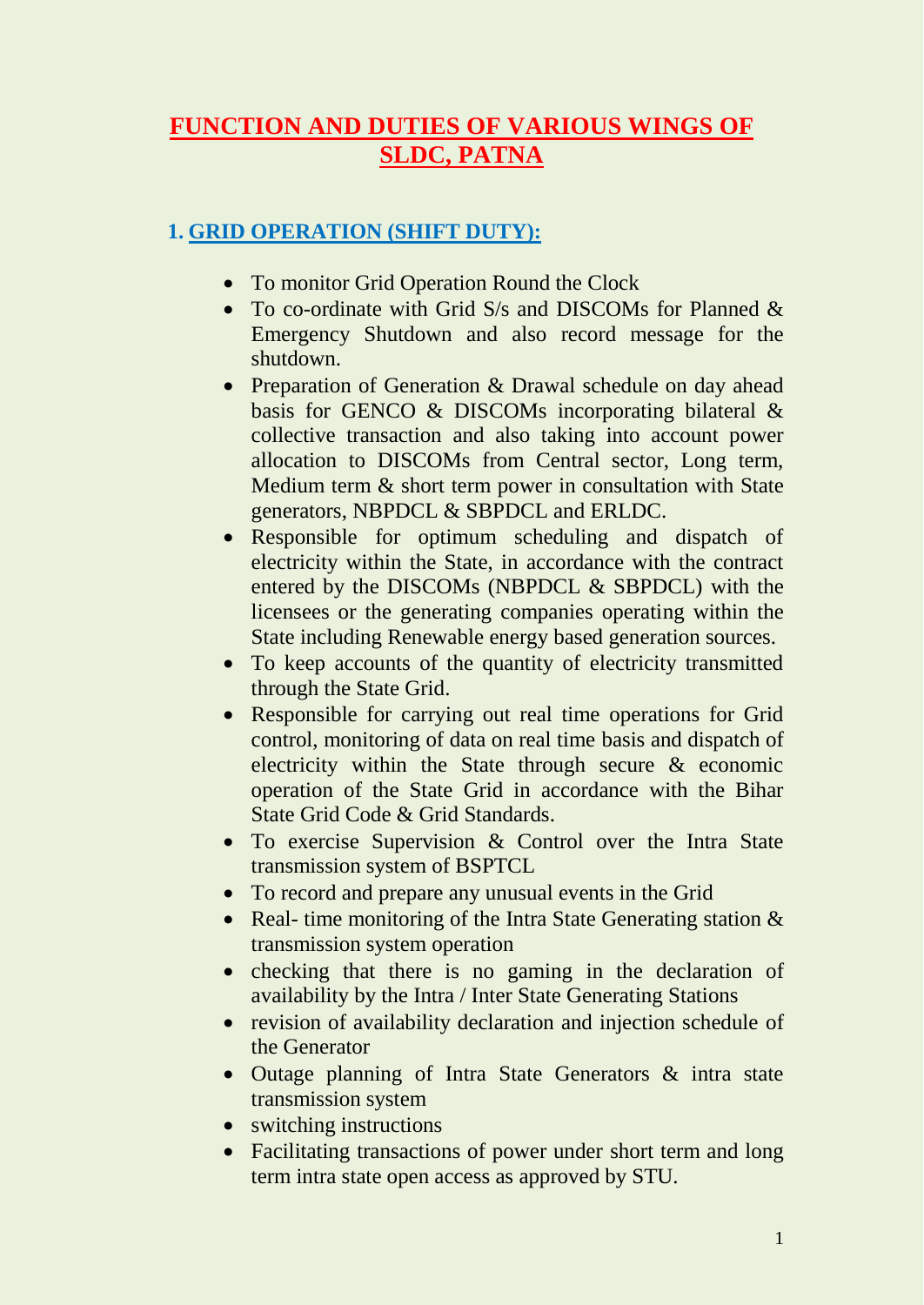- Issuing No Objection Certificate/Standing Clearance for inter-state open access transactions and facilitating the same consequent upon the approval from Nodal RLDC.
- SLDC shall effect real time monitoring of difference between generation and load of the area covered by each islanded scheme in operation. In case of large deviation, SLDC shall effect appropriate changes in area covered by an islanding scheme by making operative or blocking the tripping of lines through respective under frequency relays. These changes have to be informed to ERPC/ERLDC as and when implemented.
- SLDC shall effect real time monitoring of difference between generation and load of the area covered by each islanded scheme in operation. In case of large deviation, SLDC shall effect appropriate changes in area covered by an islanding scheme by making operative or blocking the tripping of lines through respective under frequency relays.
- The In-charge of Grid Substations where under frequency relays for islanding purposes are installed shall confirm to SLDC through a numbered message, the status of UF relays which are blocked / made operative as per latest system conditions / changing loads. No alterations in Under Frequency Relays (UFR) status/settings shall be made without specific approval through a coded message from SLDC. At the time of change in system status necessitating blocking / operating of these relays, the shift engineer of LD centre shall convey the changed requirement to respective GSS and obtain confirmation that the relay status has been suitably changed. It has to be ensured that due permission is taken from ERLDC in respect of any such tripping of interstate lines and interconnection with ISTS.
- The power system operation is a dynamic situation, the SLDC shall keep on monitoring the system status at least once in every shift and ensure that status of UFRs be kept suitably operative / blocked with correct settings as per system requirements, so that in the event of major grid disturbance, Islanding takes place smoothly.

## **2. Grid Operation (General Shift):**

• To analyze and prepare grid report on daily basis pertaining to Grid incidence & Grid disturbance and shut down in the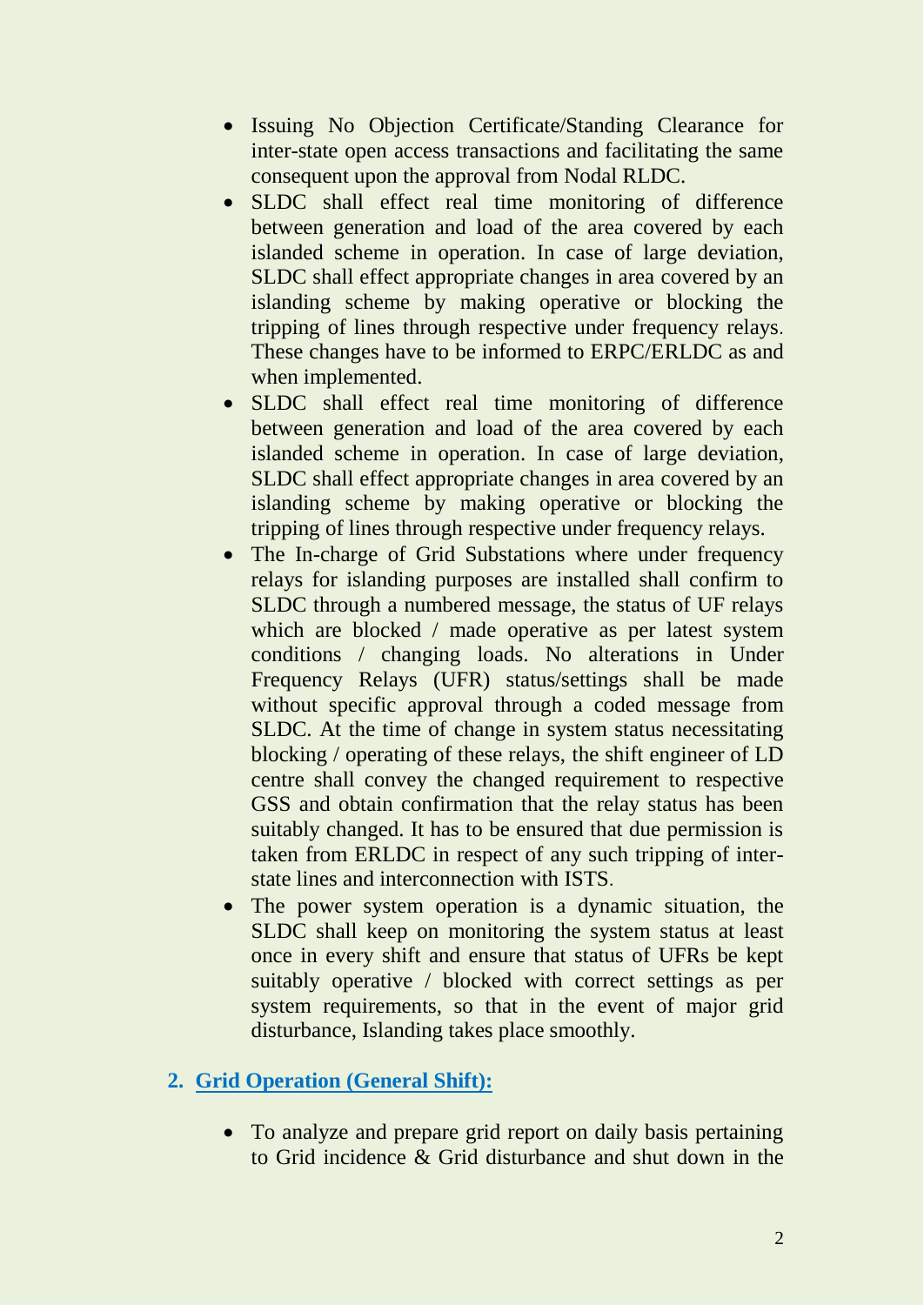Intra State and Inter State transmission system. The grid report should be submitted to MD / Transmission & CMD, BSP(H)CL.

- To carry out system study for the Critical shutdown as well as such shutdown affecting power supply in the Distribution licensee area and if possible make an alternative arrangement for supply of power through alternative transmission lines before allowing for shutdown.
- To prepare daily report of power position, record schedule & actual drawl of DISCOMs, schedule & actual injection of power by the intra state generators for preparation of monthly energy accounting & Deviation schedule of DISCOMs & Intra State Generators and forward the same to the Commercial wing of SLDC.
- To prepare daily & weekly report of power supply positions and forward the same to MD / North, MD / South, MD / Transmission & CMD / BSP(H)CL.
- To keep record of non compliance of directions of SLDC by the Intra State Generators & DISCOMs/Open access customers and deal the issues of non compliance of SLDC directions with BERC in accordance with the provision of Section 33 of EA 2003.
- To check the time drift and take appropriate action in consultation with ERLDC and match the same with the intra state generators for proper energy accounting and audit.
- In order to isolate and save healthy parts of the grid during any disturbance, under frequency islanding schemes have to be designed and developed based on system study and simulating the conditions requiring isolation of a generator from rest of the grid.
- SLDC shall make the islanding schemes in consultations with ERPC and shall modify as per system requirement.
- SLDC shall formulate one or more sets or subsets of islanding scheme(s) to prevent tripping of generating units operating within the state.
- Such schemes shall be formulated in consonance with the principles and guidelines decided by ERPC. ERLDC/SLDC shall effect changes to any such islanding scheme, as may be suggested by ERPC and ERLDC. These changes have to be informed to ERPC/ERLDC and all affected users as and when implemented
- To prepare regular MIS report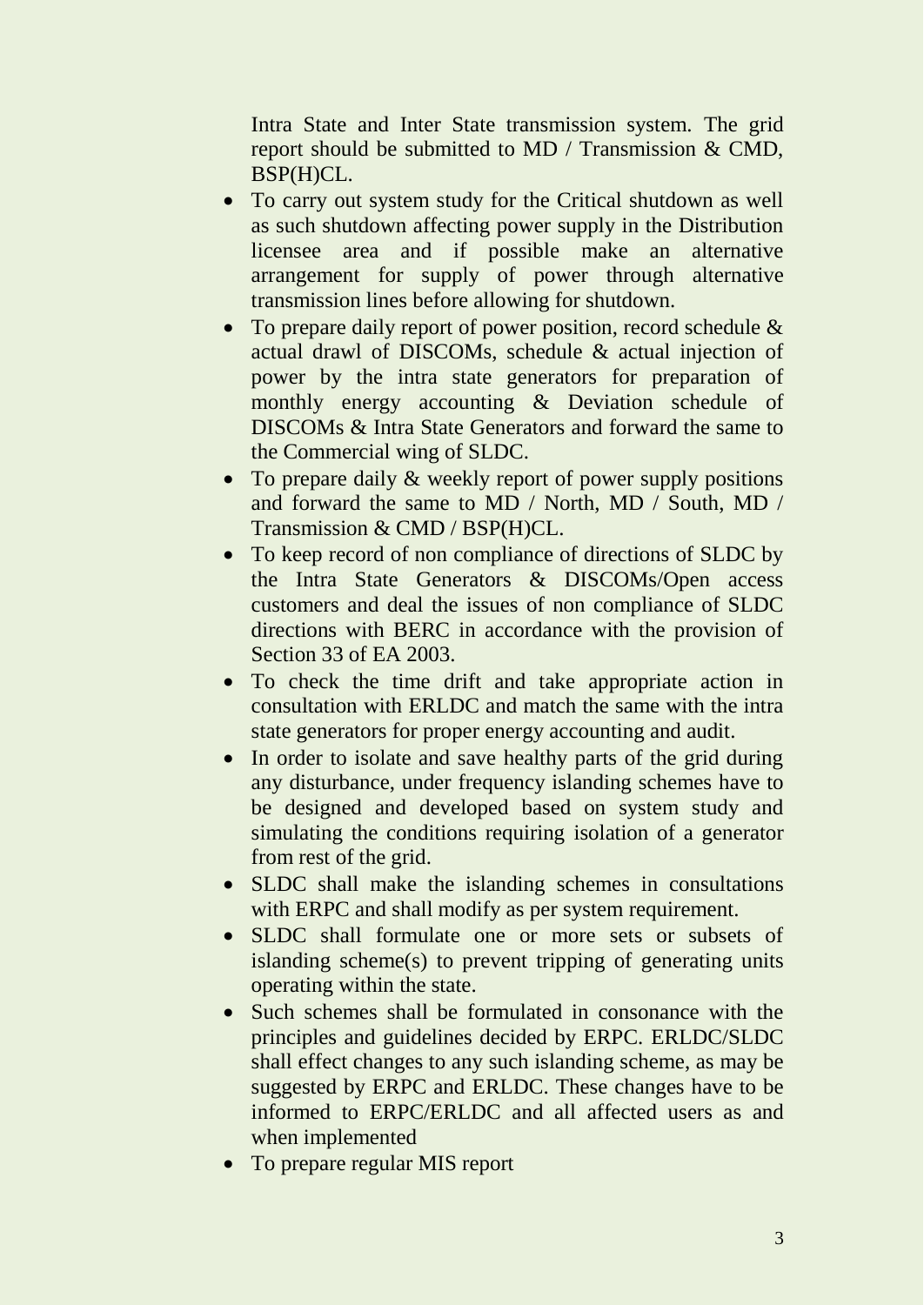- SLDC shall upload following reports on its website
	- (a) Annual and monthly grid reports containing annual and monthly supply position for Grid Sub-Stations.
	- (b) Weekly reports containing weekly power supply position for the BSPTCL Grid.
	- (c) Daily state power availability from all sources including supply position report
	- (d) Daily outage status report for transmission lines and generating units.

#### **Event information from SLDC to Utilities:**

- (a) Any operations planned to be carried out on the instructions of ERLDC which may have an impact on the State system and which shall be reported by ERLDC to SLDC in advance, shall be brought to the notice of concerned users of State.
- (b) SLDC shall also send report to its Discoms, if due to any failure or trippings, the power supply is affected by 20% of the schedule or in 20% of the area served by the licensee.
- (c) In the event of a grid disturbance, SLDC shall issue a flash report to the DISCOMs, followed by a detailed report in the following manner (Grid Disturbance Category is defined in Appendix-I):
	- (i) Grid disturbance category A (**major disturbance**): Flash report within a period of six (6) hours followed by a detailed report within ten (10) working days.
	- (ii) Grid disturbance category B (**moderate**  disturbance): Flash report within a period of five (5) hours followed by a detailed report within a period of seven (7) working days.
	- (iii) Grid disturbance category C (**minor disturbance**): Flash report within a period of four (4) hours followed by a detailed report within a period of four (4) working days
- **3. Commercial wing of SLDC:**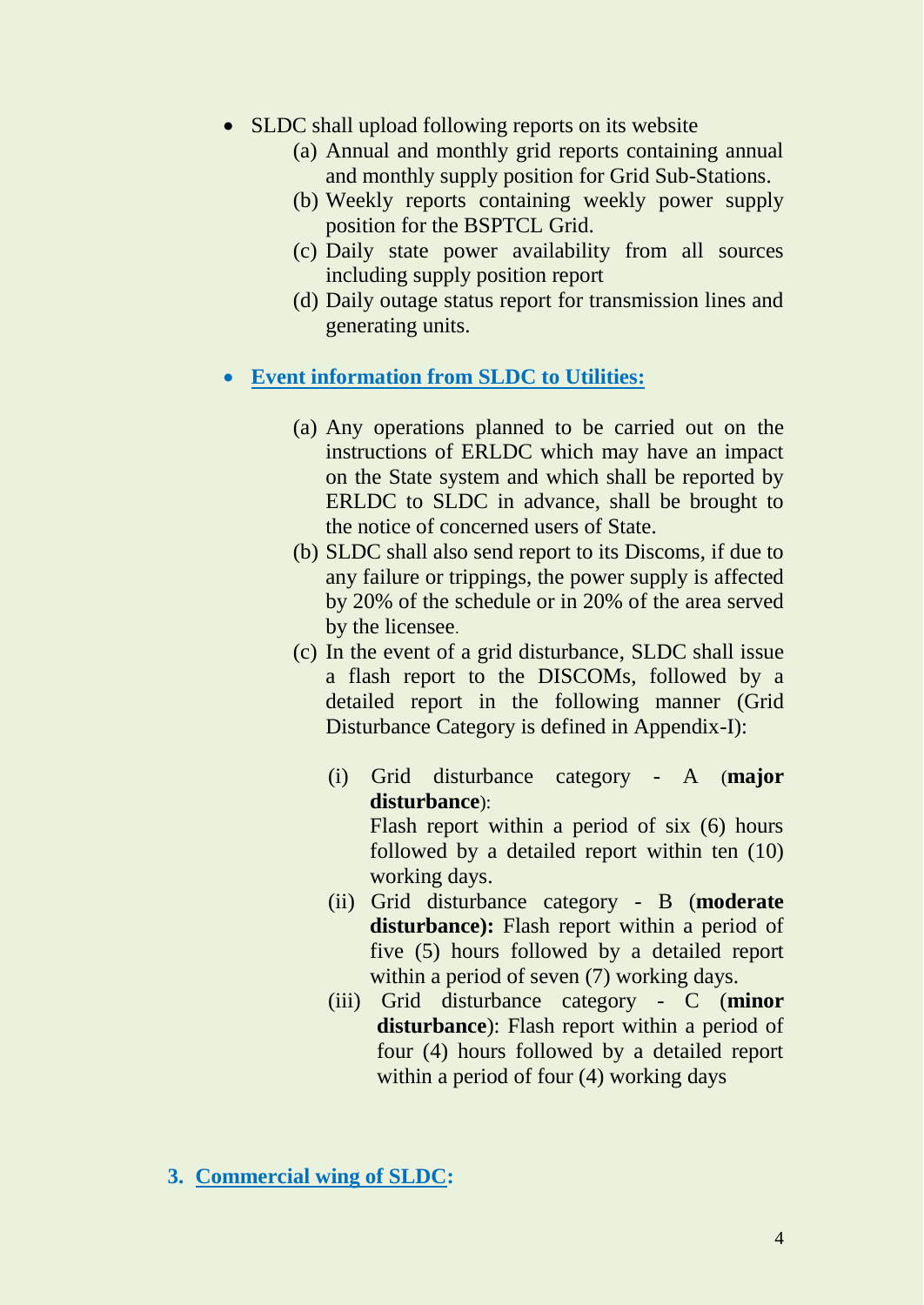To keep records of the power & energy transacted through the intra state grid of BSPTCL including power injected by the State Generators & supplied to DISCOMs.

- To collect weekly meter data from all the interface meters with the DISCOMs, State Generators & CTU for preparation of Deviation schedule.
- To prepare Monthly Energy Accounting and Weekly Deviation Schedule of DISCOMs & Intra State Generators.
- To decide meter location at interface points with DISCOMs, Intra State Generators, Open Access Customer(s).
- Preparation of ARR of the SLDC for determination of fees & charges of SLDC and filing before BERC for approval in consultation with the finance wing of the BSPTCL
- Approval of Short term open access as per BERC Open Access Regulations as amended time to time and collection of open access charges.
- Creation of State UI Pool for collection and disbursement of payment based on the weekly Deviation schedule of Intra state generators & DISCOMs and reconciliation of payments on weekly basis.
- To prepare and raise bills to the DISCOMs, Open Access customer & Intra State Generators towards SLDC fees & charges.

## **4. Unified Load Dispatch Centre (ULDC):**

- To operate and maintained the hardware  $\&$  software in ULDC
- To modify / design modified database to accommodate integration of new RTU and to accommodate different operational requirement
- To validate data in regular interval to ensure correct display of data
- To take back up of the system and to restore the system in the event of system crash.
- To generate report from the real time system to study the cause of the system disturbance
- To monitor and analyze the PMU data installed in the BSPTCL Grid S/s & PSS of DISCOMs (if any)
- To coordinate with ERLDC for restoration of online data in case system failure